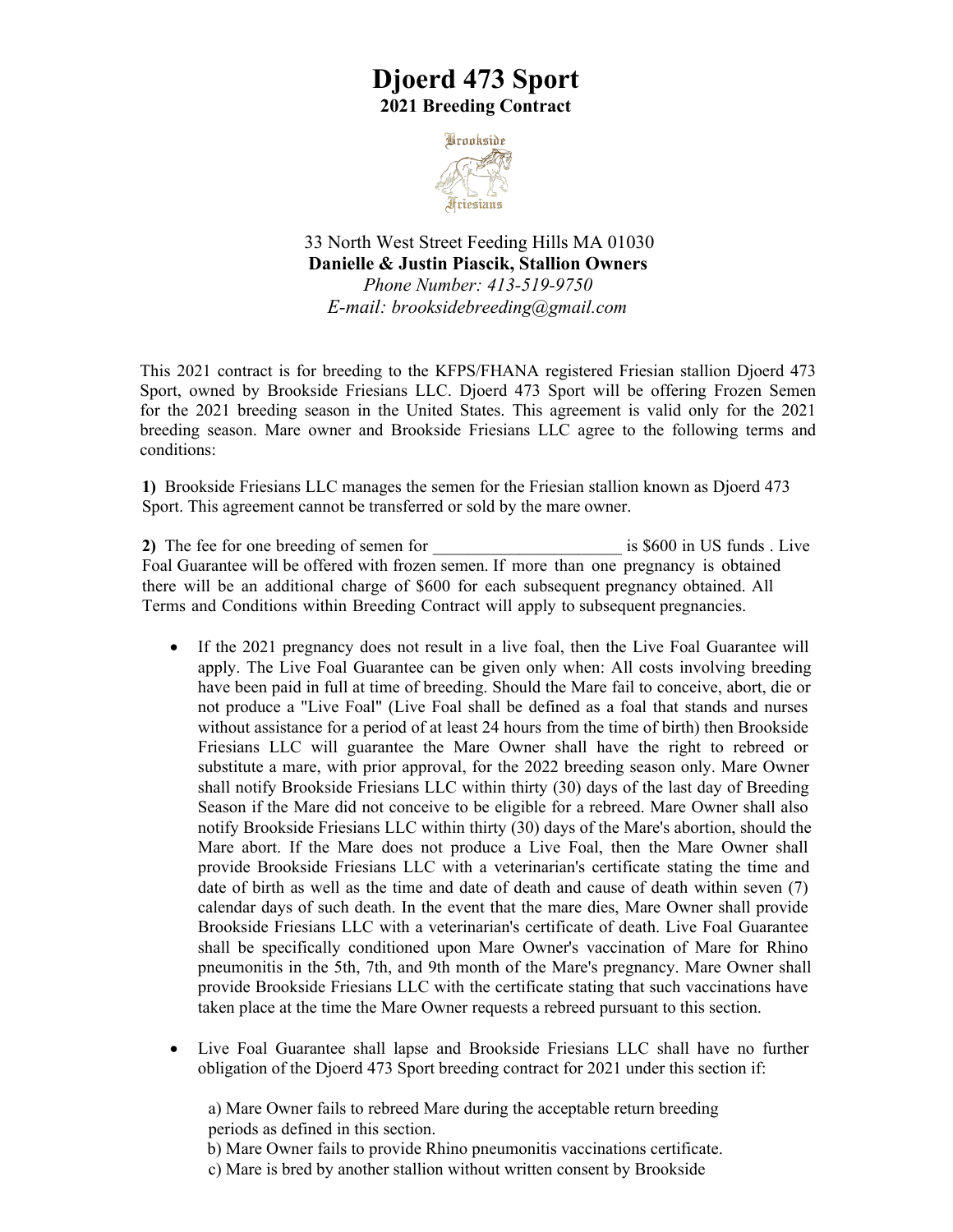Friesians LLC.

- d) Mare is substituted with another mare without written consent by Brookside Friesians LLC.
- e) Mare fails to conceive, aborts or dies and Mare Owner fails to notify Brookside Friesians LLC as defined in this section.
- f) Foal dies due to lack of supervision or proper facilities during birthing process.
- g) Foal dies due to any negligent act of the Mare Owner or Mare Owners agent.

2a) The frozen semen being offered for 2021 will be collected upon request. Frozen semen was collected at De Nieuwe Heuvel in March through June of 2019.

2b) There are 8 straws per dose as determined by De Nieuwe Heuvel after each collection. This is done by thawing one sample straw from each collection and analyzing the % motility of the thawed semen. Each dose shipped will contain the correct number of straws (hence the correct number of motile sperm upon thawing) required for one insemination.

**3)** If semen is used for a mare not provided in this agreement you must immediately inform Brookside Friesians LLC. An additional charge of \$600 for each subsequent pregnancy will be due.

**4)** No semen will be shipped by New England Breeder Services without mare owner providing us with a signed contract and payment in full **OR** a payment plan signed. Semen request form is also required at least 24 hours **prior** to semen order.

**5)** Requests for semen are to be made directly to Brookside Stallion Station. Brookside is open 6 days a week. Mare owner is responsible for all costs related to collection. Orders canceled after stallion has been collected will be billed in full.

**6)** Brookside Friesians LLC assumes no responsibility for the loss of semen or semen viability caused by the carrier (FedEx).

**7)** A fee for Collection and Shipping within the USA will be charged to the mare owner as a separate charge. Charged tank rentals are \$100, Shipping is \$300 round trip via ground.

**8)** FOR ON-SITE BREEDINGS: Reproductive services are available at Brookside Stallion Station for a flat, inclusive fee. Please contact Brookside for breeding and boarding prices.

**9)** Mare shall be of healthy and sound breeding condition. A veterinarian health certificate and uterine culture and biopsy are recommended on all but maiden mares. All guest mares must be vaccinated for Tetanus, Encephalomylelitis (Eastern and Western), Equine Influenza, Rhino, West Nile and Potomac Horse Fever and dewormed prior to arrival on farm. Recent coggins required. **Please note that a significantly overweight or underweight mare is difficult to get in foal. Therefore, it is recommended that mare owners address body weight issues prior to breeding their mares.**

**10)** Brookside Friesians LLC cannot be held responsible in any way for any illness or injury to a mare or to any other horse due to breeding to Djoerd 473 Sport, nor for a mare's failure to conceive. It is understood that the breeding farm, its employees, veterinarians, and guests shall not be liable for any injury, escape, disability, or death of any horse on its premises. The mare owner, whose horse(s) are under the care of the breeder, will not be liable or responsible for any damage, injury or death to the breeding farm employees, veterinarians, or other animals in the care of the breeder, whether or not caused by his horse. Under Massachusetts law an equine professional is not liable for an injury or the death of a participant in equine activities resulting from the inherent risks of equine activities.

**11)** Semen that is leftover from a successful pregnancy is **strictly prohibited** from being resold. Semen that is found to be resold is subject to legal proceedings, including but not limited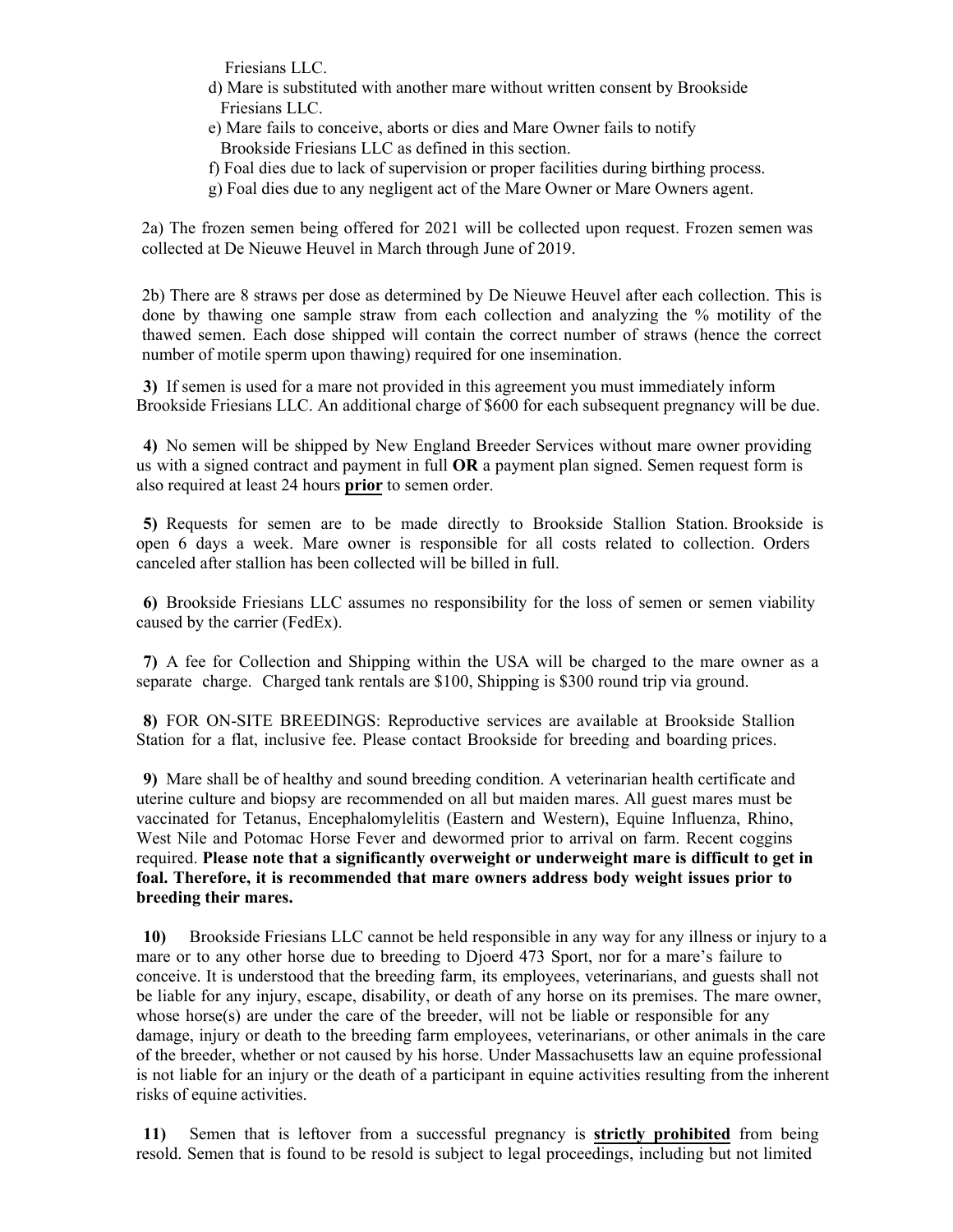to all legal costs incurred by Brookside Friesians LLC.

*12)* Birth announcements for 2022 foals are to be reported to Brookside Friesians LLC of your breeding dates and confirmed pregnancies. *Resulting foals from purebred mares are eligible for B Book II registration with the KFPS.*

*13)* The laws of the State of Massachusetts govern this contract. The parties each consent to jurisdiction in the State of Massachusetts and venue in any Federal or State court in Hampden County, Massachusetts, for any lawsuit arising out of this Agreement, and they waive any and all rights to contest such jurisdiction and venue, and any objection that such county is not convenient.

*14)* DEATH, UNFITNESS OR SALE OF THE STALLION. The fees paid or incurred under this Agreement are nonrefundable except as provided in this Section with respect to the death, unfitness or sale of the Stallion. If the Stallion should die, be sold by the Farm or otherwise become unfit for service before Brookside Friesians LLC makes any shipment of semen, then this Agreement shall automatically terminate and Brookside Friesians LLC shall refund to Purchaser all fees paid hereunder within forty-five (45) days. Brookside Friesians LLC will make every available effort to replace the semen order with another suitable stallion, if desired by the Purchaser. If another stallion is not available, the order will terminate and be refunded to Purchaser.

*15)* Mare owner acknowledges full agreement with this breeding contract by signing and returning this contract to Brookside Friesians LLC. Mailed, faxed and emailed signed copies are all acceptable and binding.

*16)* All accounts are payable in U.S. dollars. Bounced check fee is \$35.00 per occurrence.

Please fill out all mare and owner information and return this contract to Brookside Friesians LLC. Be sure to make a copy for your records.

Danielle A. Piascik

Brookside Friesians, LLC Danielle Piascik, Manager Mare Owner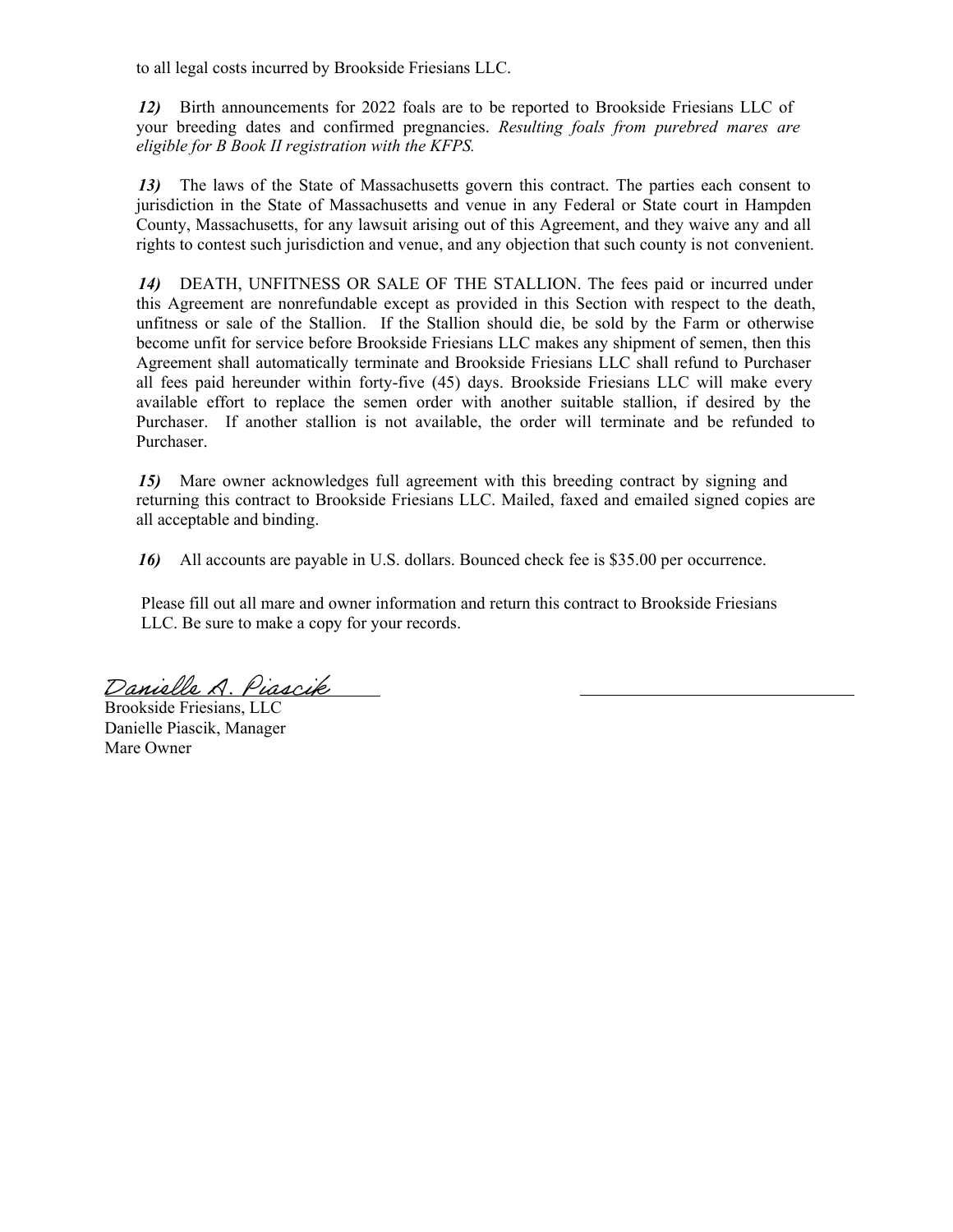

This contract applies to breeding the following mare:

| Mare                                                                                                                                                                                                                                | $\text{Reg. } \# \text{(if applicable)}$ |  |                    |  |
|-------------------------------------------------------------------------------------------------------------------------------------------------------------------------------------------------------------------------------------|------------------------------------------|--|--------------------|--|
| Breed:                                                                                                                                                                                                                              |                                          |  |                    |  |
| Address: <u>Note</u> 2008. The second service of the service of the service of the series of the series of the series of the series of the series of the series of the series of the series of the series of the series of the seri |                                          |  |                    |  |
|                                                                                                                                                                                                                                     |                                          |  | State: <u>Zip:</u> |  |
| Home phone: 1999                                                                                                                                                                                                                    |                                          |  |                    |  |
| Cell:                                                                                                                                                                                                                               | Fax:                                     |  |                    |  |

**Fees:** \$600 per breeding\* (additional \$600 per pregnancy will be owed if more than 1 pregnancy is obtained) **Shipping and collection fee will be payable directly to New England Breeder Services. Please be sure to fill out the form in its entirety. Shipping and Collection fee is \$375 within the United States.** 

| Credit Card Number:<br>(Visa, Master Card, American Express and Discover are accepted, Checks, wire transfer and PayPal accepted) |                                                                                                                 |  |
|-----------------------------------------------------------------------------------------------------------------------------------|-----------------------------------------------------------------------------------------------------------------|--|
|                                                                                                                                   |                                                                                                                 |  |
|                                                                                                                                   |                                                                                                                 |  |
|                                                                                                                                   |                                                                                                                 |  |
|                                                                                                                                   |                                                                                                                 |  |
|                                                                                                                                   |                                                                                                                 |  |
|                                                                                                                                   |                                                                                                                 |  |
| 2021 Semen Breeding Contract.                                                                                                     | By signing below, I acknowledge that I have read and agree in full to the terms and conditions set forth in the |  |
| Signature of mare owner:                                                                                                          | Date: $\qquad \qquad$                                                                                           |  |
| Please include a copy of your mare's registration paper when returning contract                                                   |                                                                                                                 |  |